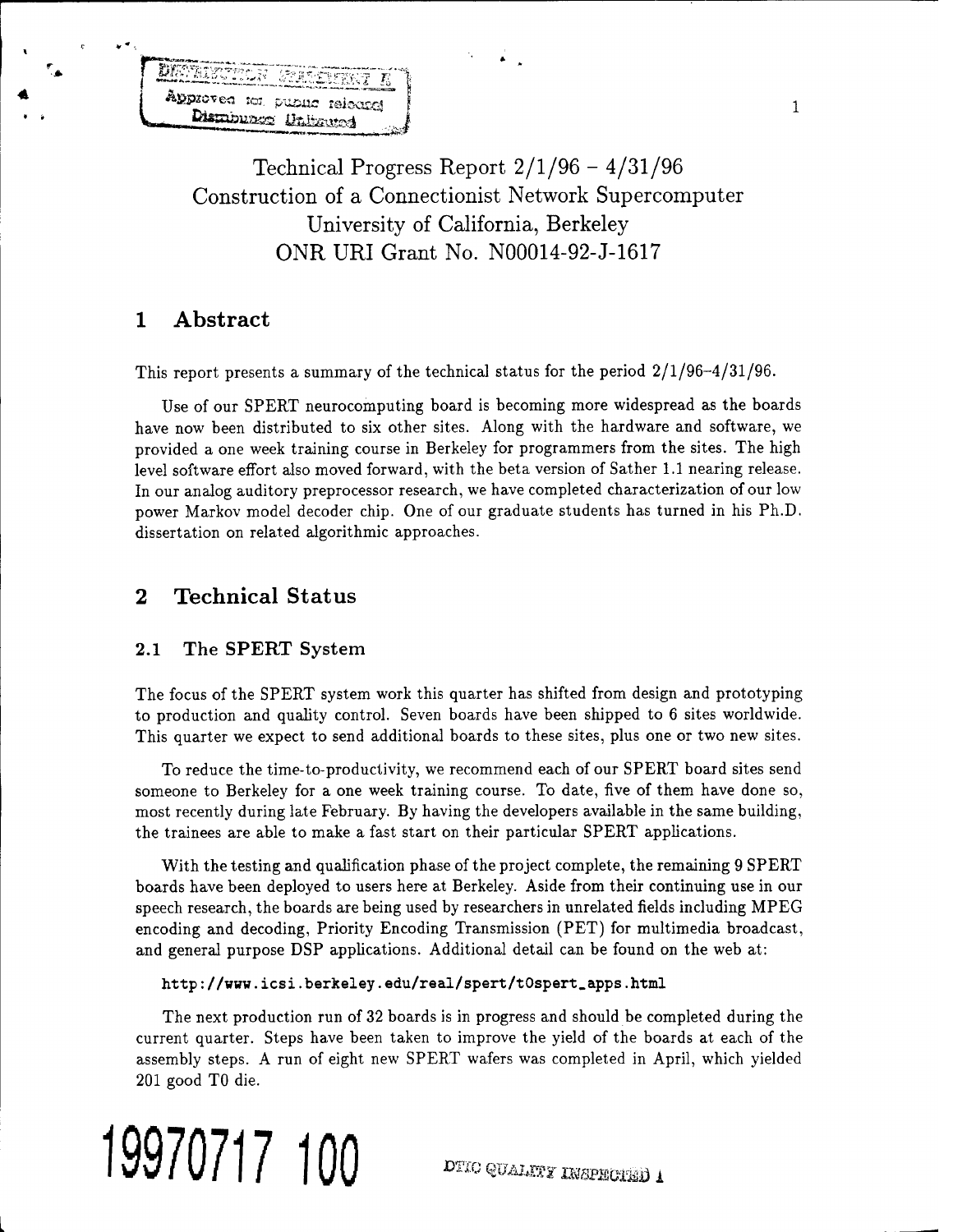*CNS-1 Progress Report (2/1/96)* 2

A significant effort this period has been directed towards developing a fully-featured device driver for SPERT. Although not strictly necessary for basic board operation, this has many advantages:

ුදි ගෙන

- 1. Allows effective use of multiple SPERT boards attached to one host
- 2. Enables higher-performance I/O
- 3. Will facilitate an RPC-based approach for using SPERT
- 4. Allows more robust operation

The core driver is complete; performance enhancements and testing will proceed over the coming quater.

The application software for SPERT has made steady progress. The SPERT training and recognition programs are faster and more robust, and are now used by default for new speech experiments at ICSI. The emphasis has now moved to enhancing the usability of the library, making it easier for scientists with differing requirements and more novel approaches to use the SPERT board effectively in their research.

Our article about SPERT (enclosed) appeared in the March issue of IEEE Computer magazine.

### **2.2 High-Level Software**

There was continuing progress in the area of high level programming for parallelism. As reported last quarter, our group has been awarded a grant from Lawrence Livermore National Lab supporting use of their Meiko CS2 super computer. We previously successfully ported pSather to the Meiko and this provides for much greater peak capacity. This quarter we had our first experience using pSather in a regular campus course and this was very promising.

We also prepared the beta version of Sather 1.1, a major new release that will be distributed this summer. There were also major advances in the library organization and design. Significant progress was made on a novel model for data and thread locality by David Stoutamire and presented as part of his qualifying paper and exam. Good progress was made in the coding of the the automatic mapping facilities for the ICSIM connectionist simulator.

#### **2.3 Analog VLSI Pre-processors**

Work this quarter focused on characterizing a recently fabricated chip that implements hidden Markov model state decoding in micropower analog VLSI circuits. The chip implements the state decoding portion of a wordspotting speech recognition algorithm developed

• » *0*

**4**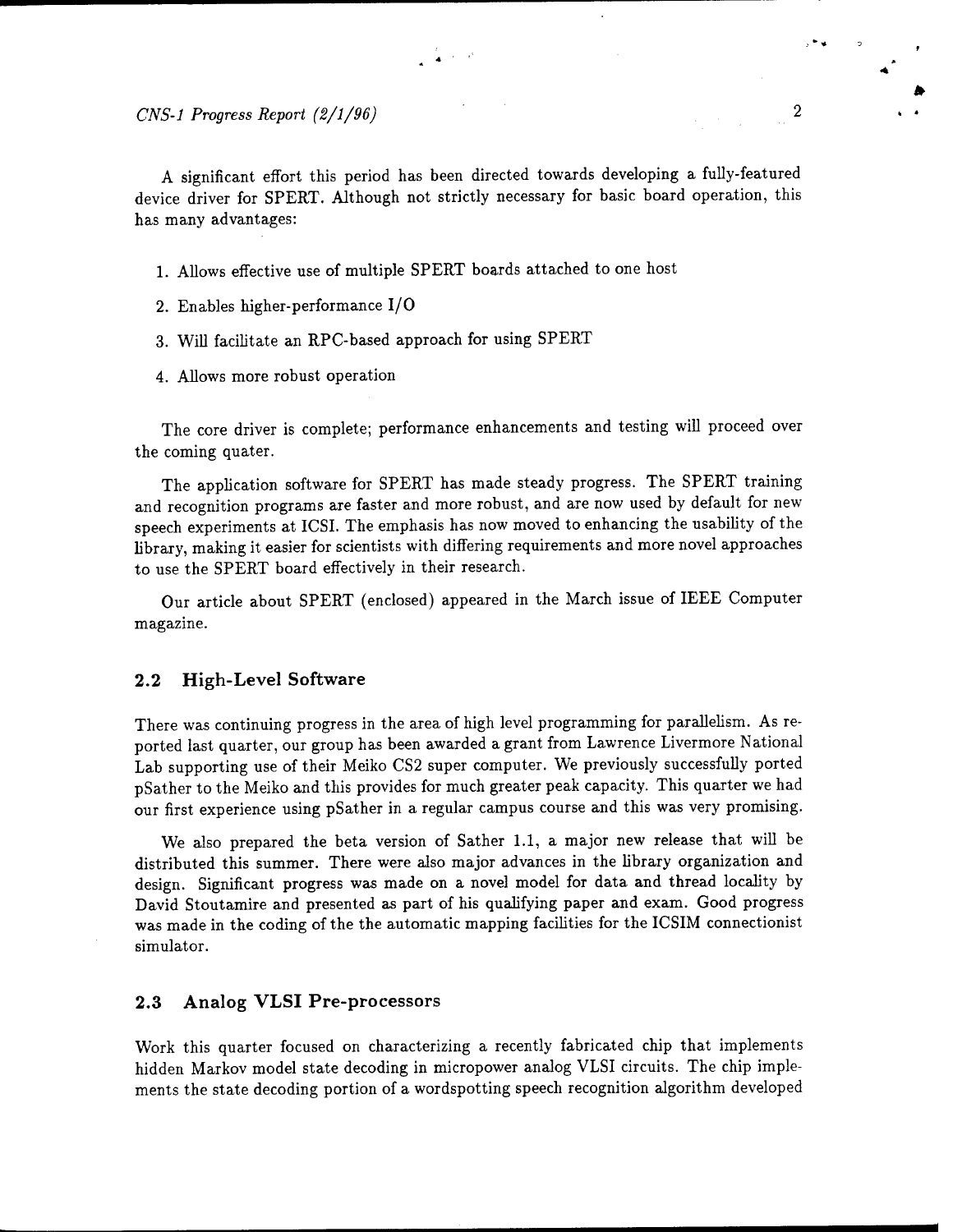

z

#### DEPARTMENT OF THE NAVY OFFICE OF NAVAL RESEARCH SEATTLE REGIONAL OFFICE 1107 NE 45TH STREET. SUITE 350 SEATTLE WA 98105-4631 IN REPLY REFER TO:

4330 ONR 247 11 Jul 97

- From: Director, Office of Naval Research, Seattle Regional Office, 1107 NE 45th St., Suite 350, Seattle, WA 98105
- To: Defense Technical Center, Atta: P. Mawby, 8725 John J. Kingman Rd., Suite 0944, Ft. Belvoir,VA 22060-6218

Subj: RETURNED GRANTEE/CONTRACTOR TECHNICAL REPORTS

1. This confirms our conversations of 27 Feb 97 and <sup>11</sup> Jul 97. Enclosed are a number of technical reports which were returned to our agency for lack of clear distribution availability statement. This confirms that all reports are unclassified and are "APPROVED FOR PUBLIC RELEASE" with no restrictions.

2. Please contact me if you require additional information. My e-mail is *silverr@onr.navy.mil* and my phone is (206) 625-3196.

/ ROBERT J. SILVERMAN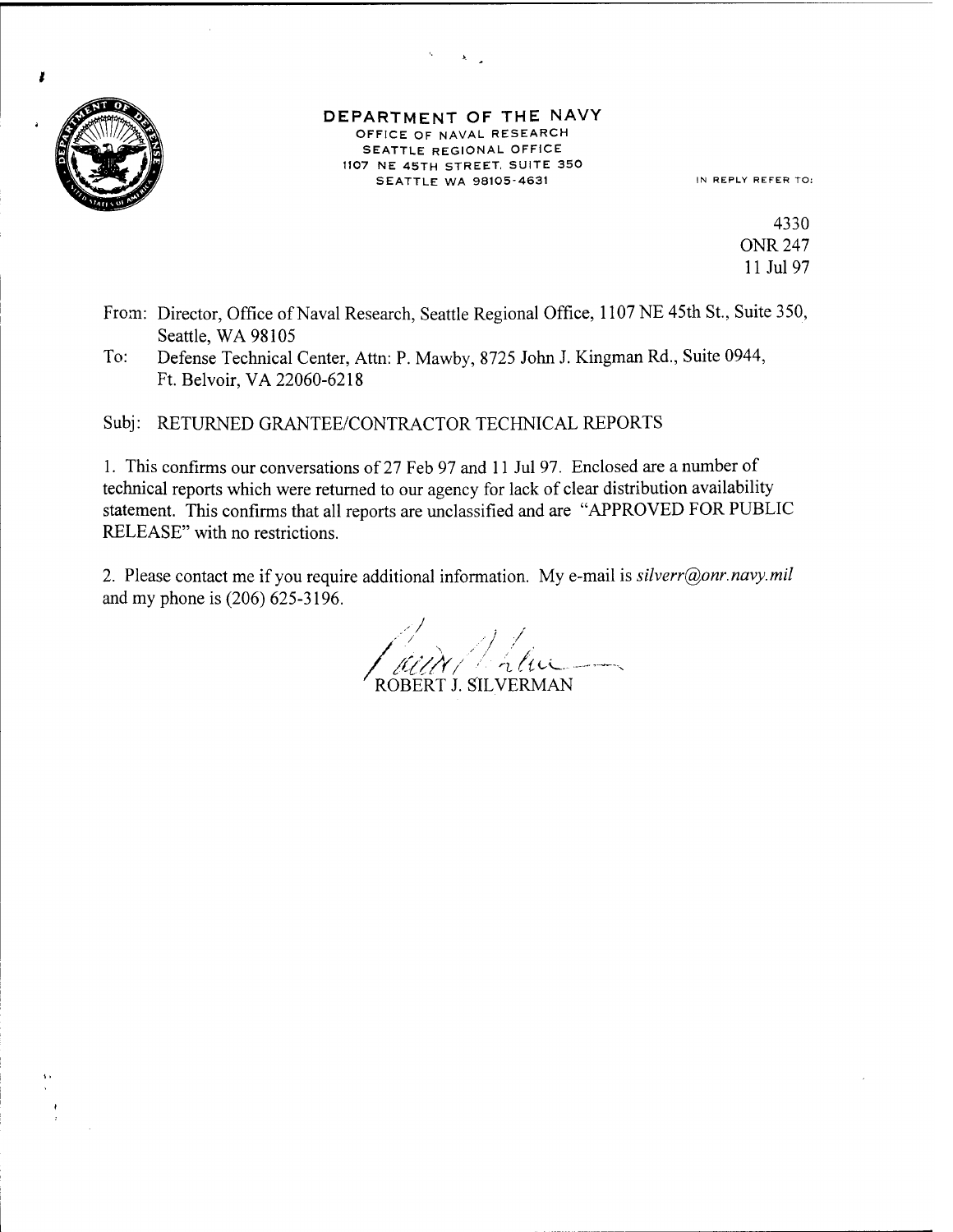## UNIVERSITY OF CALIFORNIA, BERKELEY

**BERKELEY** • DAVIS • IRVINE • LOS ANGELES • RIVERSIDE • SAN DIEGO • SAN FRANCISCO (EXTERNARISTAL) SANTA BARBARA • SANTA CRUZ



**COLLEGE OF ENGINEERING DEPARTMENT OF ELECTRICAL ENGINEERING AND COMPUTER SCIENCES COMPUTER SCIENCE DIVISION 387 SODA HALL #1776**

 $\mathbf{r}$  +  $\mathbf{r}$ 

**BERKELEY, CALIFORNIA 94720-1776**

May 21,1996

Dr. Nick Bottka Electronics Division, ONR 312 Office of Naval Research Scientific Office Code 1114SE 800 North Quincy Street Arlington, VA 22217-5660

## **Reference: ONR URI Grant No.: 144-92-J-1617**

Dear Dr. Bottka:

Enclosed you will find the quarterly progress report for the research project for Professor John Wawrzynek: "Construction of a Connectionist Network Supercomputer," ONR URI Grant No.: N00014-92-J-1617. This report covers the research done during the performance period 2/1/96- 4/30/96. Please direct any mail or questions regarding this contract to me.

Thank you for your continued support of this project.

Sincerely,

Theresa Lessard-Smith Project Coordinator

cc: Administrative Grants Officer, Seattle Director, Naval Research Laboratory Defense Technical Information Center Sponsored Projects Office - UC Berkeley file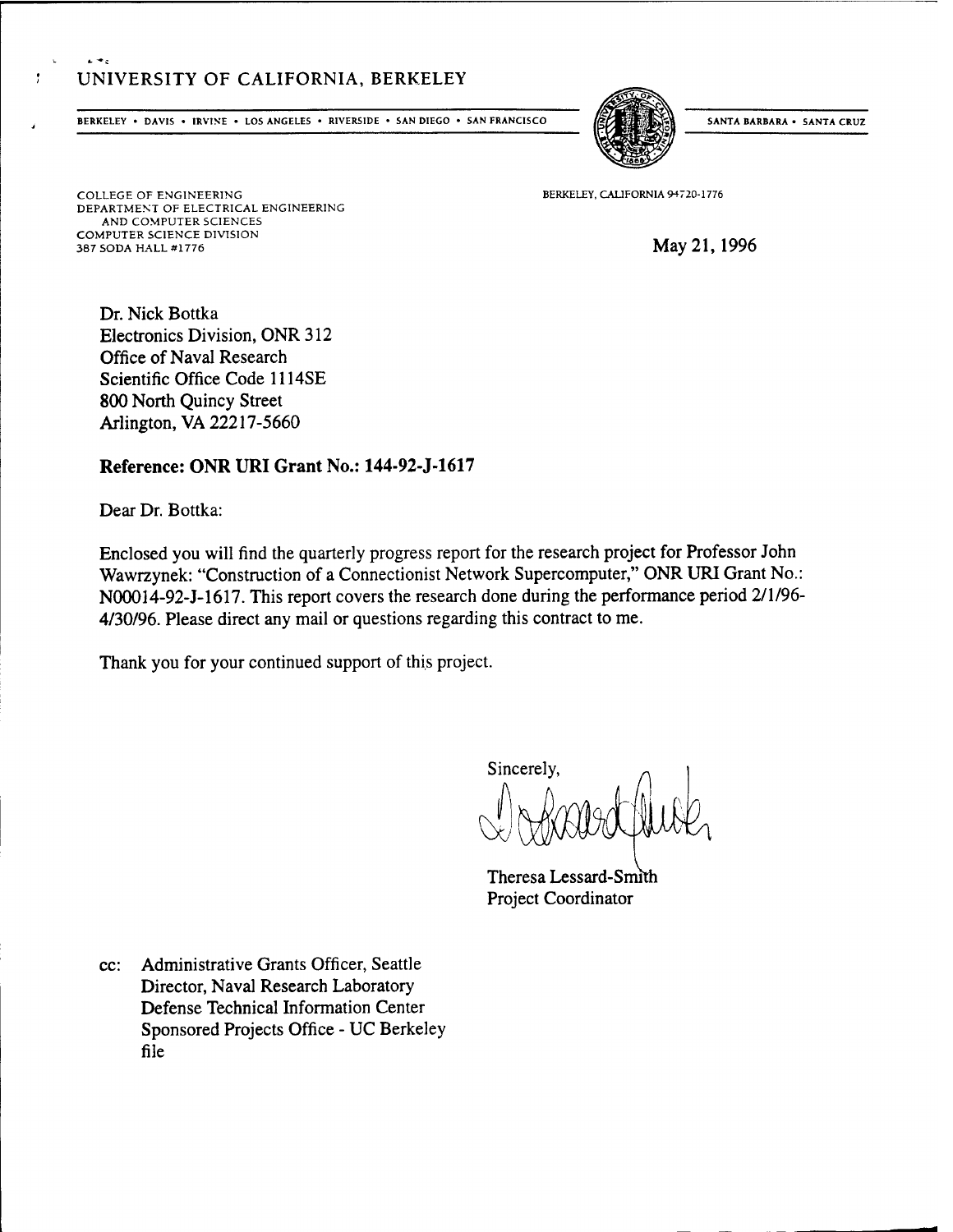*CNS-1 Progress Report (2/1/96)* 3

*t*

by Richard Lippmann; the design of our decoding system was done in collaboration with Lippmann.

Our characterization of the decoder test chip shows that the circuit supports input probabilities that from 0.0001 to 1.0000, for a range of 10,000:1. The output likelihoods for the system have a measured range of 40 log (base 10) units of likelihood. This range is sufficient for high-quality speech recognition work. Power consumption is a direct function of the desired input probability range. For a full range of 10,000:1, the system consumes about 3 microwatts of power. When operating with a reduced range of input probabilities, power consumption drops to as low as 141 nanowatts.

Our characterization work on this chip was done in conjunction with dissemination activities. A submission on the chip for the NIPS\*96 conference was completed, and a longer journal publication is in progress. We are also investigating patents and industrial licenses of the design with the Berkeley Office of Technology Licensing.

### **2.4 Speech Recognition Research**

We have continued our work in neural network speech recognition algorithms as a possible application target for our vector architectures. In particular, we have been looking at computationally-demanding approaches to the training of speech systems based on transitional information, which have some promise of improving the robustness of speech recognizers to a variety of acoustic degradations.

In the last few months we have completed some milestones in the development of such a system, caUed REMAP, which is an acronym for Recursive Estimation and Maximization of A Posteriori probabilities. The method provides a path to recognition of speech sequences using probabilities that are discriminant at the local (frame) and global (utterance) levels. In other words, a formalism has been developed that permits estimators to be trained for discrimination between local pieces of an observed feature sequence in such a way that they will also be optimized for discrimination of the correct complete sequence (e.g., sentence) from rival candidates. The training is based on an iterative procedure that is reminiscent of the Baum-Welch procedure used for estimating sequence likelihoods.

In recent months, we have completed experiments in both isolated word and continuous speech recognition using REMAP training. We have been able to show consistent improvement in error rate, while also showing an increase in the posterior utterance probability for the correct models, in accordance with the theory. This work was largely spearheaded by our graduate student, Yochai König, whose Ph.D. thesis (REMAP: Recursive Estimation and Maximization of A Posteriori Probabilities in Transition-Based Speech Recognition) was completed last month.